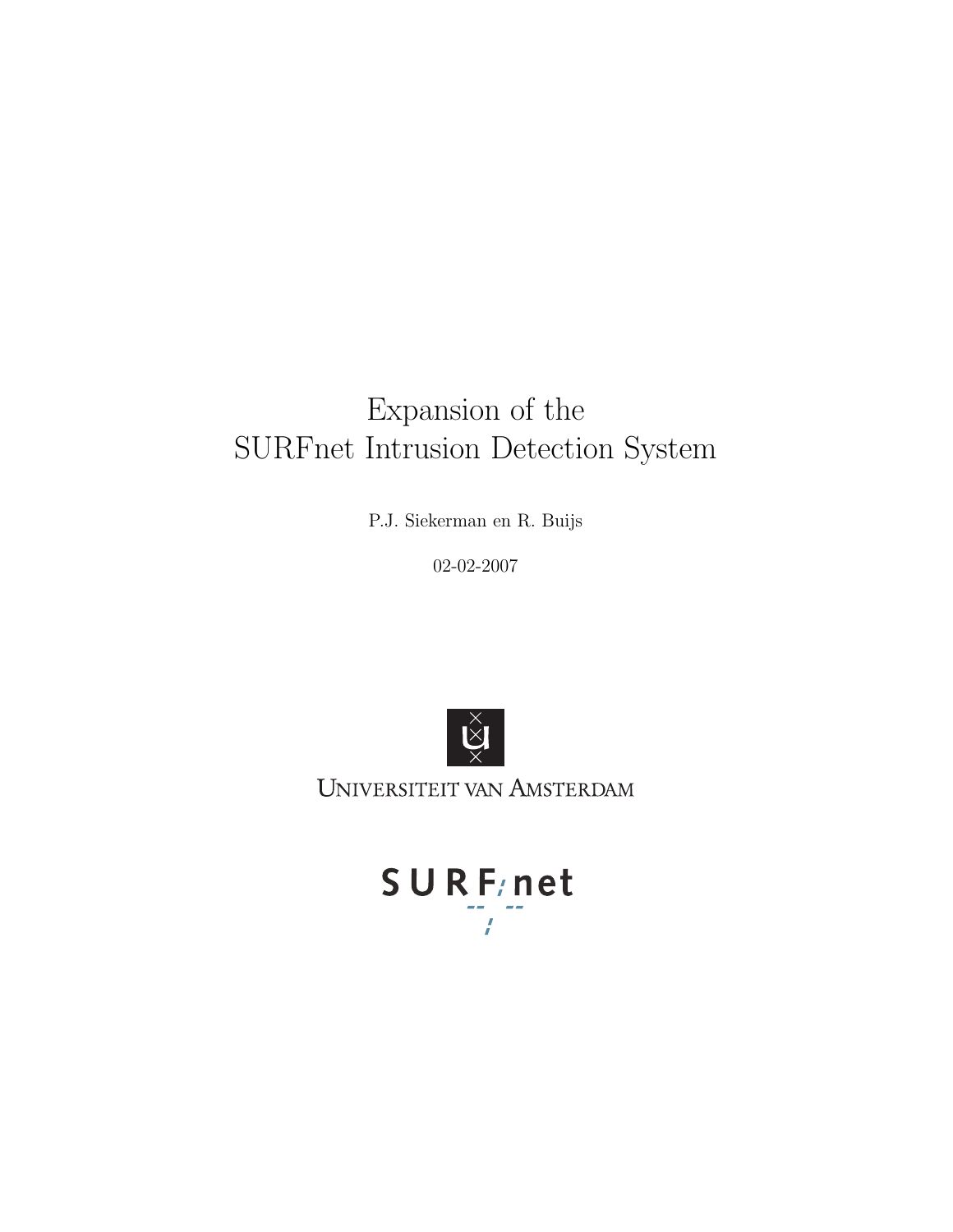#### Abstract

Over a period of one month we conducted research into the possibilities for expansion of the functionality of SURFnet IDS. SURFnet IDS is a distributed sensor-based intrusion detection system which simulates several vulnerable services to learn about malicious traffic on a network. It can detect more than twenty kinds of attacks and it makes information about these attacks accessible in a clear web-interface.

In this report we first looked at the current state of SURFnet IDS. Next we reviewed various intrusion detection applications and decided two might be suited for use in SURFnet IDS, namely Prelude and Snort. We then investigated how these two can be integrated into the current system and concluded that Prelude was not as promising as it initially looked and that Snort was the best candidate for actual implementation. A minor change to SURFnet IDS has to be made in order to read the Snort data, but after this change the amount and variety of malicious traffic which is detected, will increase dramatically.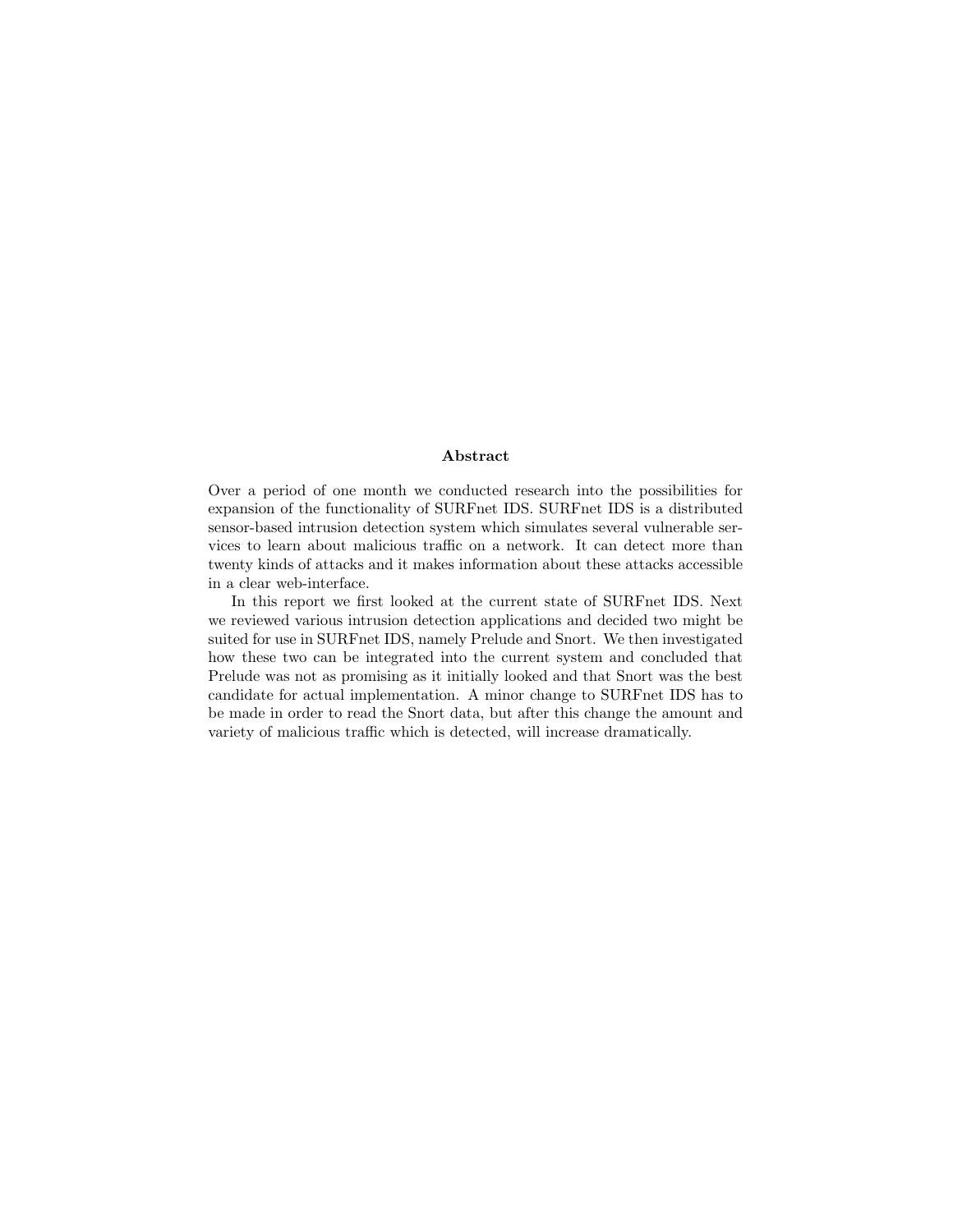# Acknowledgments

During our project we were actively in contact with the project leader Rogier Spoor and the current SURFnet IDS developers Kees Trippelvitz and Jan van Lith. We would like to thank them for their dedication to our project. Their feedback and tips were very helpful to us.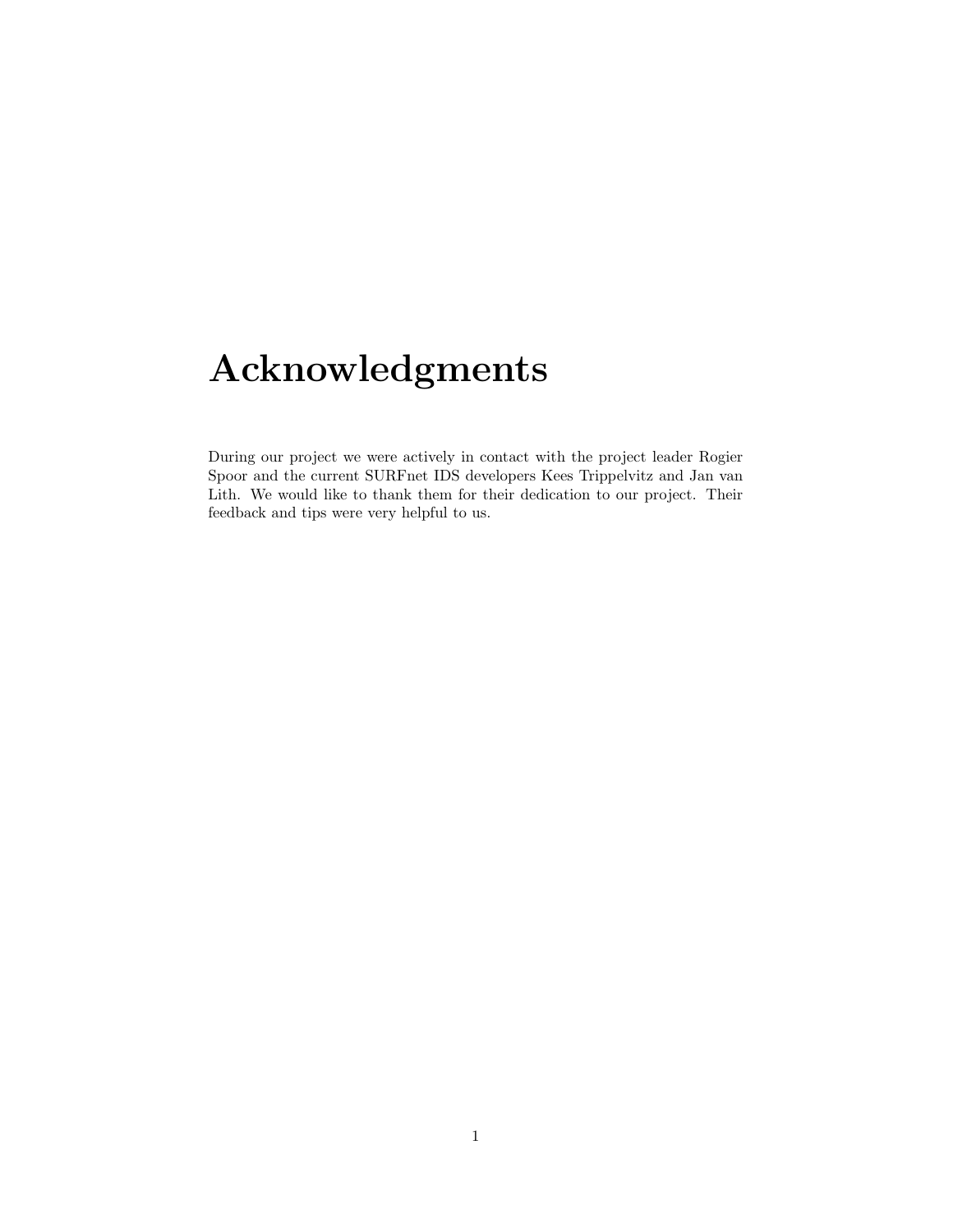# **Contents**

| 1              |                    | Introduction         | 3              |
|----------------|--------------------|----------------------|----------------|
| $\bf{2}$       | <b>SURFnet IDS</b> |                      |                |
|                | 2.1                |                      | 5              |
|                |                    | 2.1.1                | 5              |
|                | 2.2                |                      | 6              |
|                |                    | 2.2.1                | 6              |
|                | 2.3                |                      | 6              |
| 3              |                    | <b>IDS</b> software  | 7              |
|                | 3.1                |                      | $\overline{7}$ |
|                |                    | 3.1.1                | 8              |
|                |                    | 3.1.2                | 8              |
|                |                    | 3.1.3<br><b>AIDE</b> | 8              |
|                | 3.2                |                      | 8              |
|                |                    | 3.2.1                | 9              |
|                |                    | 3.2.2                | 10             |
|                | 3.3                |                      | 11             |
|                | 3.4                | Prelude              | 12             |
|                | 3.5                | IPS software         | 13             |
|                | 3.6                | Conclusion           | 13             |
| $\overline{4}$ |                    | Implementation       | 15             |
|                | 4.1                |                      | 15             |
|                |                    | 4.1.1                | 16             |
|                |                    | 4.1.2                | 16             |
|                | 4.2                | Prelude              | 17             |
| 5              |                    | Conclusion           | 18             |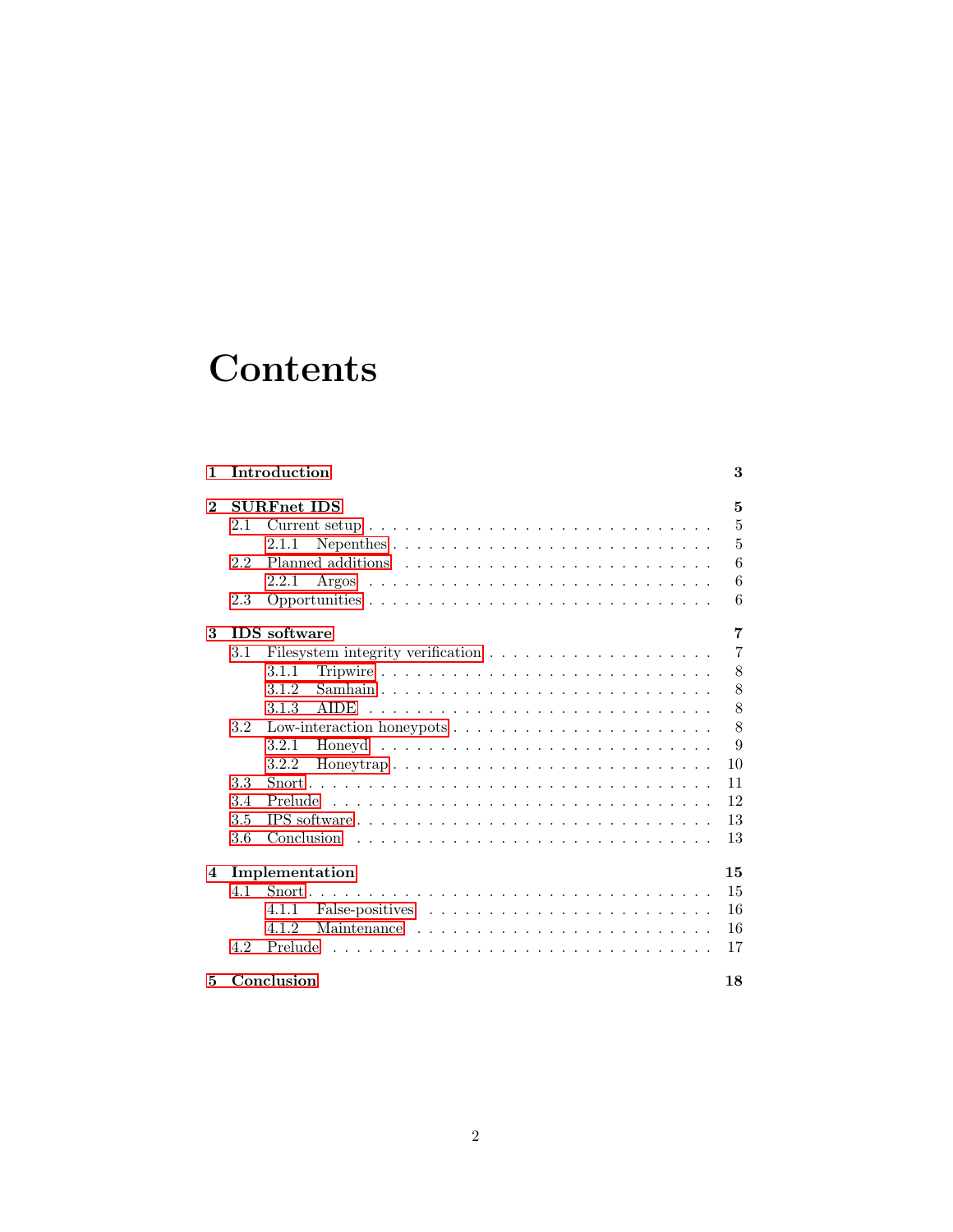## <span id="page-4-0"></span>Introduction

Hackers, crackers, viruses, worms, exploits, vulnerabilities, trojans, spyware, adware . . . the internet is a dangerous place. And yet we can hardly imagine life without it anymore. So how do we survive our daily life on the web? We secure our systems using firewalls, virusscanners and other tools. In this category of tools we also find the Intrusion Detection Systems (IDS).

Intrusion detection systems serve one primary purpose: gathering information about attacks against a system to strengthen the defense of the system. To defeat your enemy, you must know your enemy.

Various types of IDS applications exist. Host-based intrusion detection systems (HIDS) guard or simulate a host and analyze and report any attacks directed towards this host. Network intrusion detection systems (NIDS) are used to analyze network traffic directed to various hosts. While HIDS applications often actively simulate services or complete hosts, NIDS applications usually work passively by only inspecting traffic without actively modifying it.

When people speak of honeypots, they are usually referring to HIDS applications. There is a difference between a low-interaction honeypot and a highinteraction honeypot. A low-interaction honeypot only simulates services at the most basic level necessary to fool attackers into thinking they are dealing with a real system. A high-interaction honeypot is a real system running real services, often in a virtual machine, combined with intrusion detection software to analyze what attacks do to the system.

SURFnet is the organization that connects the various universities and other higher education institutions to the internet. In addition to internet connectivity it offers several other services to its customers. One of those services is a distributed intrusion detection system called SURFnet IDS [\[1\]](#page-20-0).

In this report we examine the current state of SURFnet IDS and offer suggestions on how the service could be expanded by adding other intrusion detection technology. We start by taking a close look at SURFnet IDS as it is now in chapter [2.](#page-6-0) In chapter [3](#page-8-0) we review various IDS applications to determine which of them offer the functionality and quality required for implementation in SURFnet IDS. Based on this review, we select two promising applications (Snort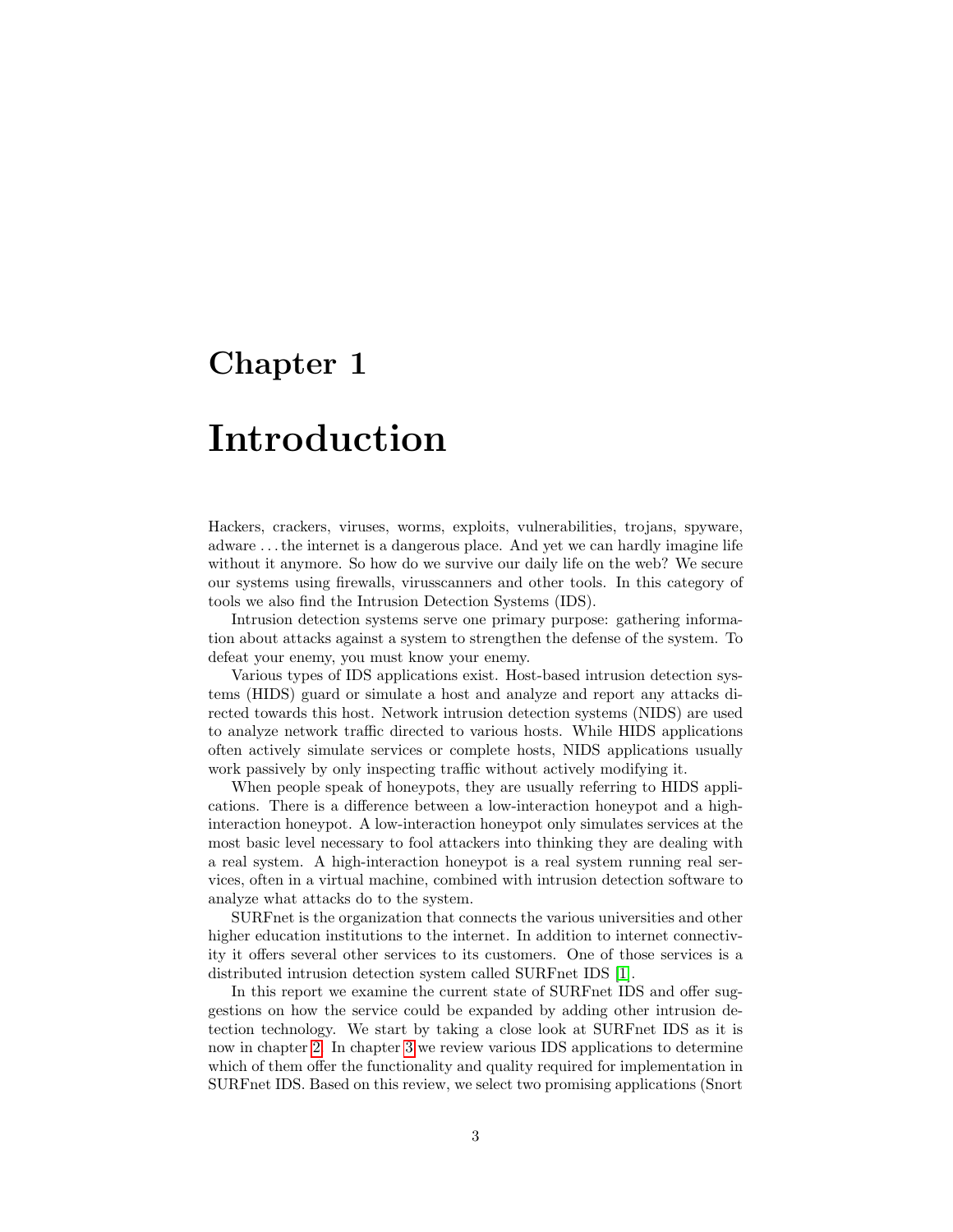and Prelude) and discuss in chapter [4](#page-16-0) if and how they could be integrated into SURFnet IDS.

When IDS applications contain an active component which automatically responds to and defends against attacks, they are referred to as Intrusion Prevention Systems (IPS). We discuss why we decided not to consider such systems as possible extensions to SURFnet IDS in section [3.5.](#page-14-0)

In addition we decided to exclude all closed source and proprietary IDS solutions from our review. There are the obvious ideological and financial aspects of this choice which play a role, but the fact that it is impossible to examine the source of these programs to determine how exactly they work and the fact that it is impossible to modify them to suite the specific SURFnet IDS setting were the main reasons for making this decision.

#### Previous work

During the last two years, several other System and Network Engineering students have completed research projects in the area we are dealing with in this report. In 2005 a report was written about various IDS applications [\[2\]](#page-20-1) and the original distributed sensor-based setup for SURFnet IDS was designed [\[3\]](#page-20-2). In 2006 the security of SURFnet IDS was reviewed [\[4\]](#page-20-3) and the addition of Argos was advised [\[5\]](#page-20-4), which is currently being implemented. We aim to build on these reports and suggest further improvements to SURFnet IDS.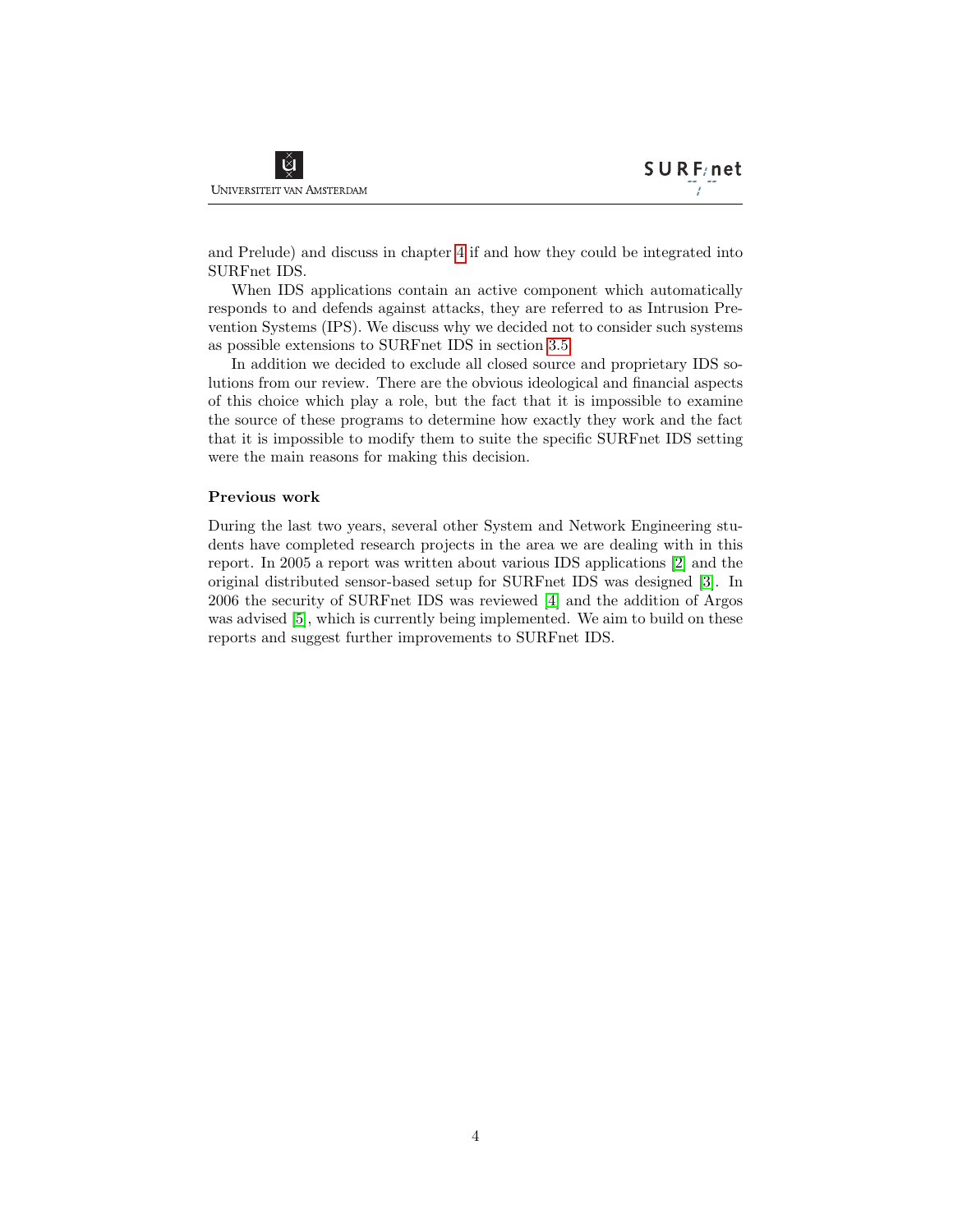# <span id="page-6-0"></span>SURFnet IDS

In this section we'll describe the current SURFnet IDS architecture. We do this to get a clear picture of which functionality is offered by the current system. This overview will make it easier to determine what new applications in the structure would add in terms of functionality.

### <span id="page-6-1"></span>2.1 Current setup

The current SURFnet IDS is a distributed sensor-based intrusion detection system. The sensors are based on a modified and remastered Knoppix installation running on a USB-stick. When the sensor boots from the USB-stick it contacts the server and forwards all its data to the server using OpenVPN and ethernet bridging. The SURFnet IDS server collects the data from the clients. The server is running a honeypot called Nepenthes, which analyses the traffic to detect malicious data. The results are stored in a PostgreSQL database. The server has a web interface which shows the user the database contents in a user-friendly way. This web-interface shows which vulnerability attacks were detected by Nepenthes on the sensor. The web interface also shows a large variety of useful statistics, for instance about the ranking of the occurrence of attacks using specific vulnerabilities.

#### <span id="page-6-2"></span>2.1.1 Nepenthes

Nepenthes is a low to medium-interaction honeypot [\[6\]](#page-20-5). Low-interaction means the honeypot simulates services and vulnerabilities only up to the minimum required level to fool attackers into thinking they are attacking a real system. It does not take any actions after the detection, except for logging and downloading the exploit file. Nepenthes is a modular application which can simulate several vulnerabilities. Because of this, it is easy to expand Nepenthes with new vulnerability modules. The application is being built and maintained by two German students. Nepenthes is able to recognize more than twenty known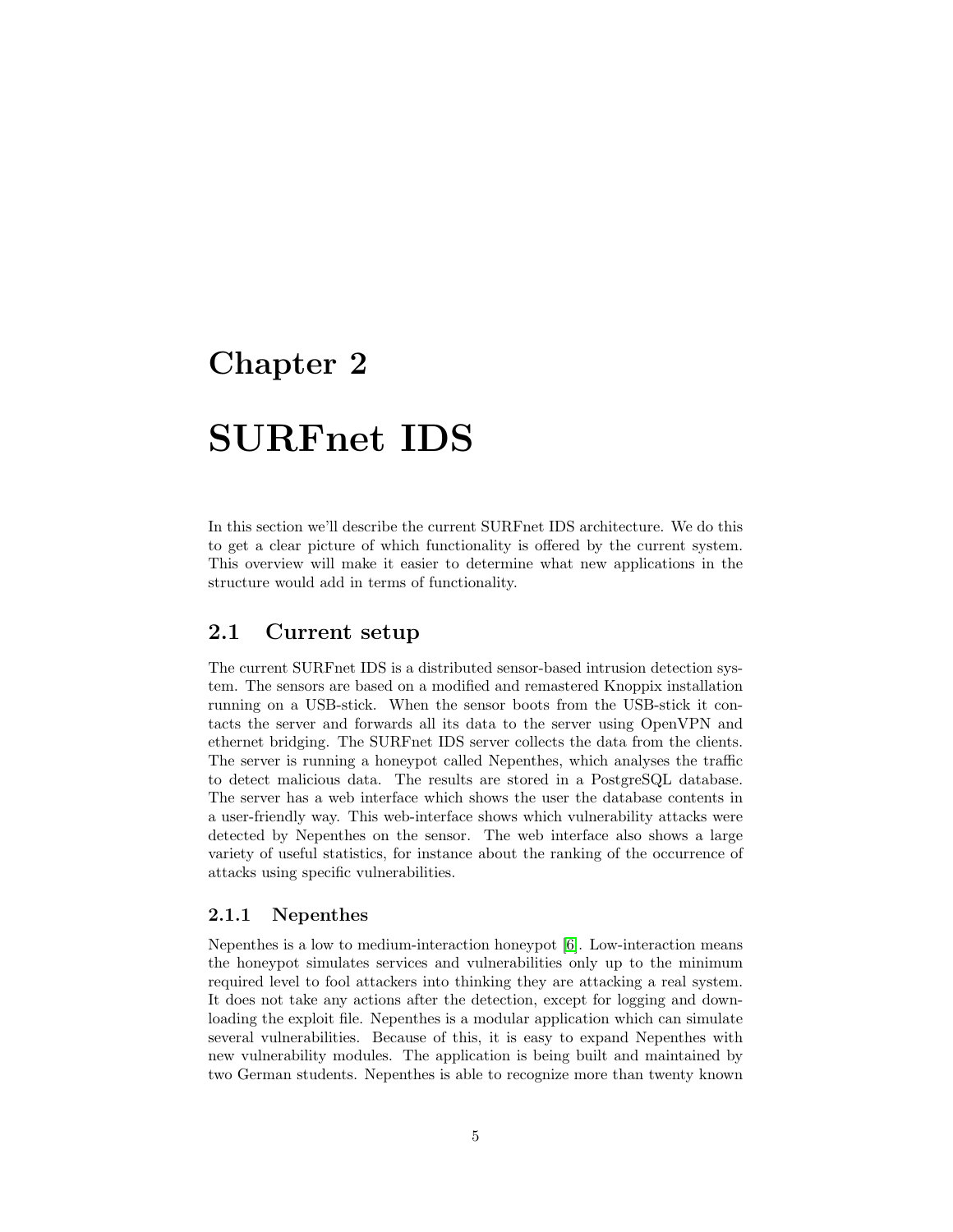Windows vulnerabilities. The application is not designed to detect zero day vulnerabilities.

## <span id="page-7-0"></span>2.2 Planned additions

Although the setup at the moment of writing this text only includes Nepenthes, an addition to the system is being worked on for future release. This update would include the addition of the program Argos as a second honeypot.

### <span id="page-7-1"></span>2.2.1 Argos

Argos is a full and secure system emulator designed for use as a honeypot [\[7\]](#page-20-6) [\[8\]](#page-20-7). It is based on Qemu, an open source emulator that uses dynamic translation to achieve a fairly good emulation speed. Argos extends Qemu to enable it to detect remote attempts to compromise the emulated operating system. Using dynamic taint analysis it tracks network data throughout execution and detects any attempts to compromise the system. When an attack is detected the memory footprint of the attack is logged. Argos can be used to detect zero day attacks.

Argos and Nepenthes are linked in such a way that whenever traffic is received, it is initially routed to Nepenthes. As Nepenthes only emulates a limited number of vulnerabilities, there is a good chance that Nepenthes will not be able to classify the traffic. Based on a few criteria, such as how many times suspect traffic has been received from another host, a selection of this traffic is routed to Argos instead of Nepenthes. As Argos has a more flexible way of detecting attacks, by simulating a real system, allowing an attack to be executed on it and analyzing the behaviour of the attack, it is has a better chance of determining whether traffic Nepenthes can not analyse is really an attack or not.

### <span id="page-7-2"></span>2.3 Opportunities

The SURFnet IDS structure offers a lot of opportunities for expansion. The currently used honeypot Nepenthes covers only a small collection of exploits, and we think there should be a way to make SURFnet IDS detect more malicious traffic. An increase in the diversity of malicious traffic the IDS can detect and classify would make the IDS more interesting for customers.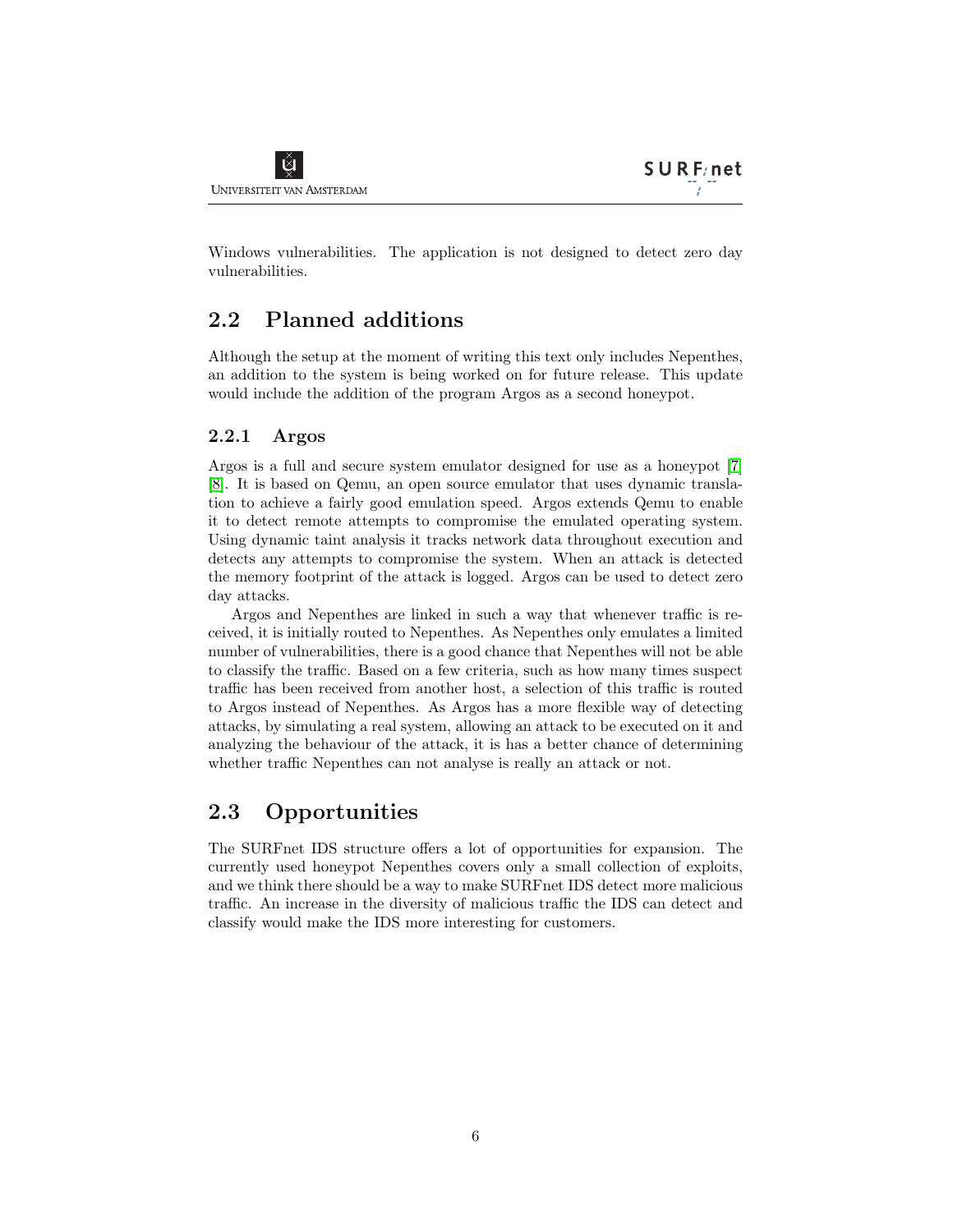## <span id="page-8-0"></span>IDS software

In this chapter we will scrutinize several IDS programs to determine which of them would be able to add valuable features to the current SURFnet IDS setup. We will judge the various programs based on several aspects, such as their functionality, their current status, the level of documentation and how well they would integrate into the current situation.

As we described in chapter [2,](#page-6-0) the primary goal of SURFnet IDS is to supply information about attacks on a customer's network. The intention is to determine the following information for all network traffic the sensor receives:

- Is this traffic an attack?
- Where did it originate from?
- If this is an attack, how does the attack work? Which vulnerability or exploit does it use? What is it trying to achieve?

An IDS application is only useful if it helps us gain at least part of the information listed above. While some IDS applications might therefore not be valuable due to a lack of functionality, there are also applications that offer too much functionality. This extreme is found in the area of the Intrusion Prevention System (IPS) applications. These programs include both information gathering and automated active responses. We will cover IPS software further in section [3.5,](#page-14-0) where we will also explain why it is not possible to use such software in the current SURFnet IDS setup.

### <span id="page-8-1"></span>3.1 Filesystem integrity verification

A simple way of detecting when a system has been compromised, is through filesystem integrity verification. This technique creates a footprint of a system in its original state by creating signatures of essential files and gathering various other characteristics such as file access rights and file sizes and storing this footprint in a remote, safe location. Periodically new footprints of the system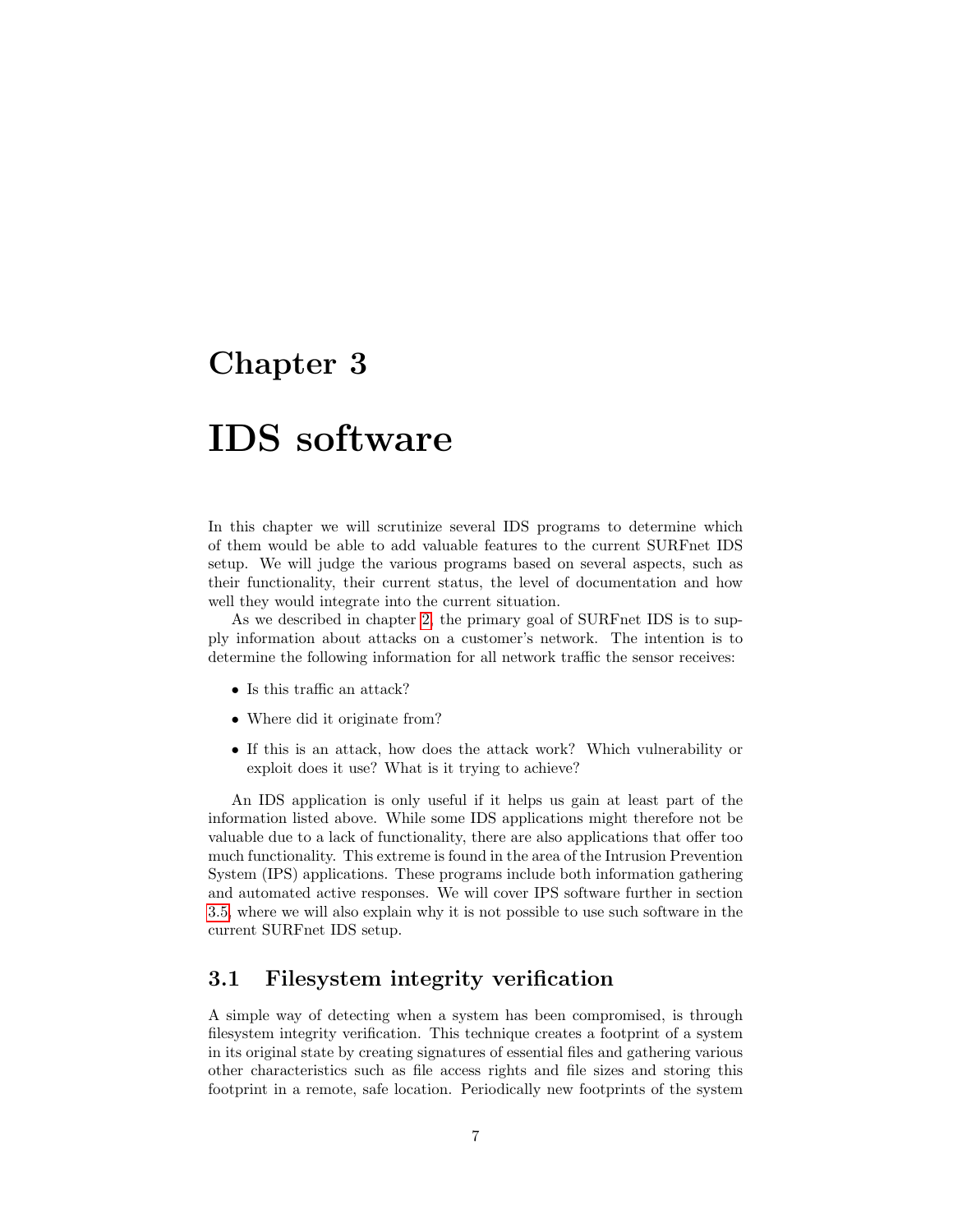are created and compared to the original footprint. Unexplainable differences between these footprints serve as indications of the system being compromised.

### <span id="page-9-0"></span>3.1.1 Tripwire

Tripwire is an open source host-based Intrusion Detection System (HIDS). Tripwire is used to detect changes in a host's filesystem. As most other filesystem integrity checkers, it works by making a baseline footprint of an original system and periodically comparing this footprint with footprints of the system as time progresses. These footprints consist of signatures of the essential files on the host, created using mainstream hashing techniques such as MD5 [\[9\]](#page-20-8).

As we indicated before, SURFnet IDS is used to determine whether specific incoming traffic is an attack or not and to gather as much information about the attack as possible. Tripwire is only useful to determine whether or not an attack has occurred between the creation of two footprints. It has no way to determine any further details about the attack, such as when it occurred, where it originated from or how it worked. The basic determination whether an attack occurred or not, which is the only benefit of using Tripwire, is already offered by Argos (Section [2.2.1\)](#page-7-1). Therefore adding Tripwire to the SURFnet IDS setup would not add any useful features.

### <span id="page-9-1"></span>3.1.2 Samhain

Samhain is an open source program which performs a service similar to Tripwire [\[10\]](#page-20-9). It creates a baseline footprint of a filesystem and compares newer footprints with this baseline to detect unwanted system modifications. It is possible to monitor a large number of clients with a single server by running client software on the various hosts and saving the footprints on the main server. Samhain can be configured to work as part of the Prelude framework (Section [3.4\)](#page-13-0).

As indicated in our evaluation of Tripwire, a filesystem footprinting system would not add any significant new features to SURFnet IDS. Therefore we do not recommend using this program.

#### <span id="page-9-2"></span>3.1.3 AIDE

AIDE is another open source filesystem integrity verification program [\[11\]](#page-21-0) [\[12\]](#page-21-1). It is almost identical to Tripwire as it was specifically intended to offer a similar service. Because this program is very similar to Tripwire, the same analysis applies. Please refer to section [3.1.1](#page-9-0) for more information.

### <span id="page-9-3"></span>3.2 Low-interaction honeypots

In section [2.1.1](#page-6-2) we discussed the honeypot Nepenthes. Nepenthes is usually classified as a low-interaction honeypot. In contrast to high-interaction honeypots, which generally offer a completely functional system for an attacker to infect,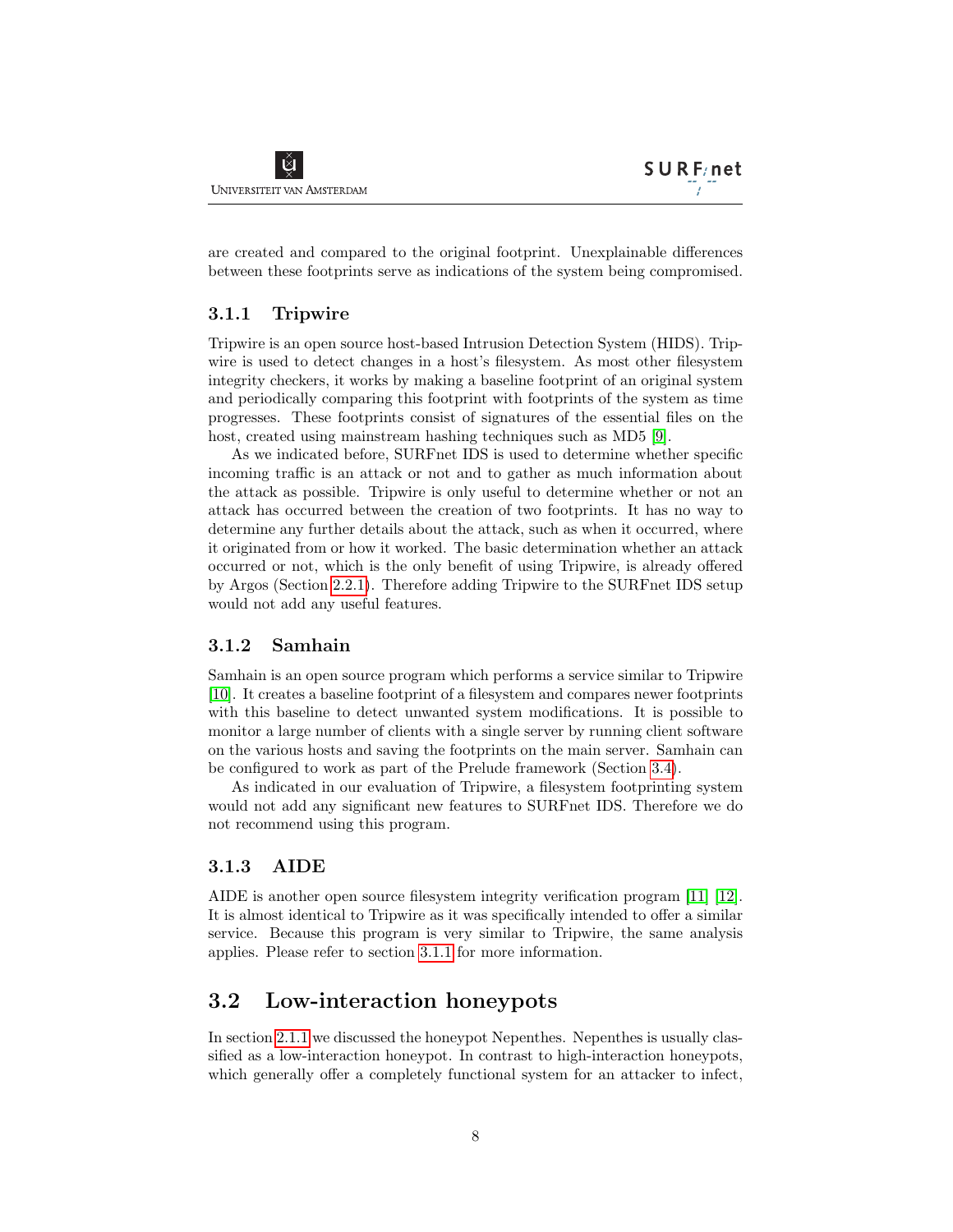low-interaction honeypots only emulate the bare necessities of specific services needed to fool an attacker into believing he is dealing with a real service or system.

### <span id="page-10-0"></span>3.2.1 Honeyd

Honeyd is a rather nice honeypot. It serves multiple goals. First of all, it can be used to simulate a host with a vulnerable operating system or vulnerable services. Various services are available, such as FTP, HTTP, telnet and SMTP. Configuring honeyd to simulate such systems is as simple as editing a few configuration files. This is similar to the functionality most other honeypots supply as well. It can be used to record and analyze attacks on the dummy hosts and services.

The beautiful part of honeyd is its ability to simulate entire networks of hosts with a complete network structure and appropriate latency times and packet loss. It is possible to simulate quite complicated network structures, which will even show up correctly if the attacker runs a traceroute. When used in conjunction with the program arpd, it is able to claim all unused ip-addresses in a specific range and fill those with virtual dummy hosts which can serve to distract an attacker from the actual system.

#### Documentation

Honeyd documentation can be found at several locations [\[13\]](#page-21-2) [\[14\]](#page-21-3) [\[15\]](#page-21-4). There is quite a bit of documentation on the web about honeyd and it is a very well known program. Therefore the chance of finding a solution to any problems that might be encountered during installation or operation is relatively good. Unfortunately there do not seem to be many recent publications.

#### Status

Honeyd's developer is Niels Provos. He maintains the package single-handedly. Luckily various other people have submitted configuration files to simulate different services. The last major update (1.5) was in february 2006. Unfortunately there haven't been any big updates to the program for almost a year.

#### Conclusion

Researching honeyd initially resulted in a rather optimistic view of the program. There is a significant amount of information about the program and many people know it and appear to have used it at some point. Unfortunately further investigation showed a somewhat less optimistic picture. Development of the program appears to have paused or maybe even stopped. There have been no serious updates for almost a year. Although documentation and articles are in no short supply, none of it is recent.

The most interesting aspects of honeyd are its abilities to simulate large networks and claim all unused ip-addresses. Unfortunately neither of these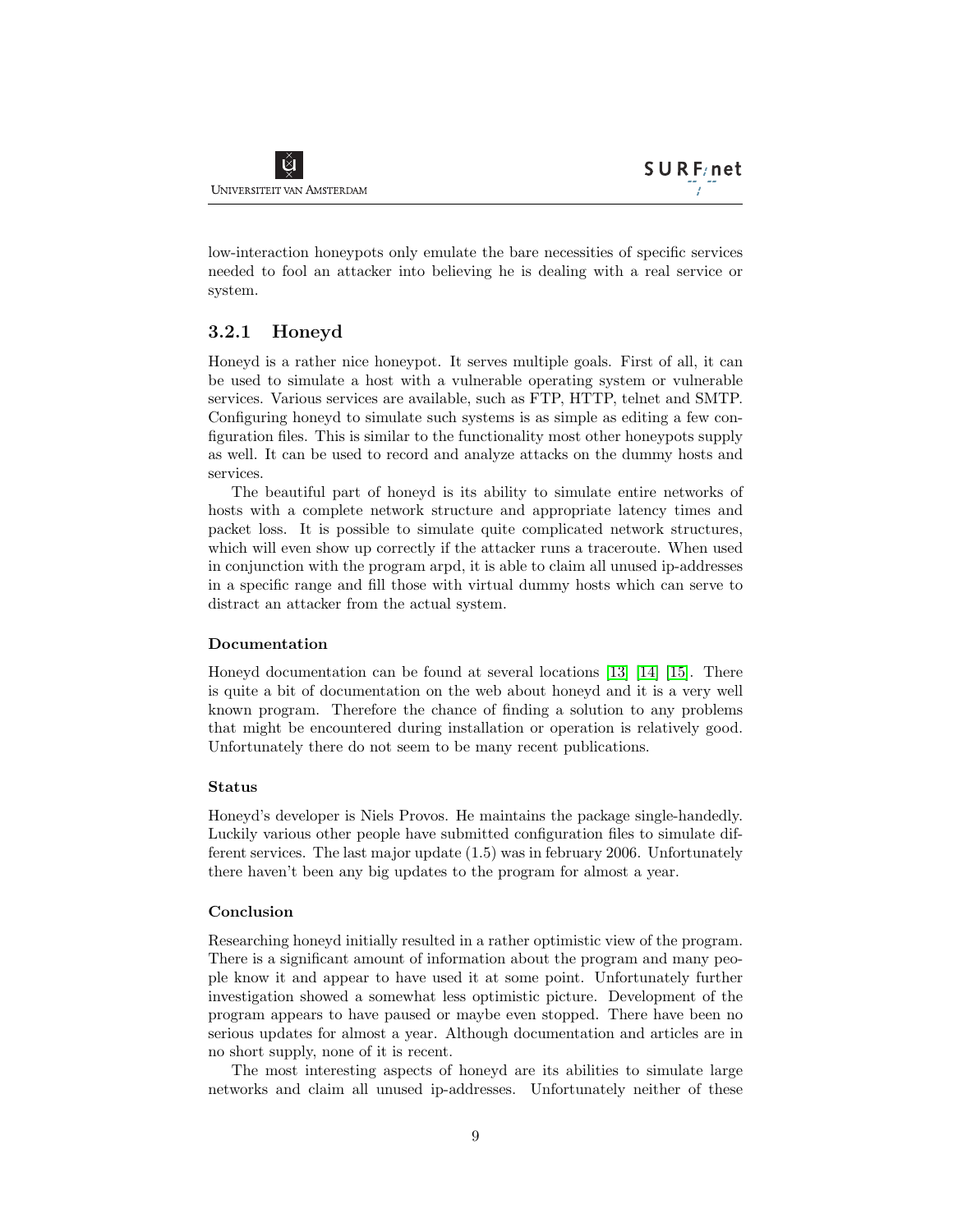capabilities is directly applicable in the in the current SURFnet IDS setup, because SURFnet IDS's current goal is to monitor and analyze the traffic sent to a single sensor in a network. This might however be interesting as a part of a future expansion.

It seems that what was once a very promising and interesting program has since then collapsed and is no longer top of the range. Therefore we do not recommend using it in the SURFnet IDS setup.

#### <span id="page-11-0"></span>3.2.2 Honeytrap

Honeytrap is a low-interaction honeypot that emulates TCP services. It can handle known and unknown attacks.

This honeypot is a very simple product. It does not run any services. The core principle is this: Whenever a request is received for an unused TCP port, honeytrap opens this port and accepts the incoming data. It saves this data for later analysis. When the data-transfer is done, the connection is closed and the port is released again. This way honeytrap is not limited to dealing with known attacks.

Although honeytrap normally does not emulate any services, it is possible to fake an attacker into believing that it does. This is done by defining a default response to requests on specific ports. For instance, it is possible to have honeytrap send a standard message in response to any requests sent to TCP port 135. If the attack includes a command to download a file, honeytrap includes several plugins to allow the program to download these malware files and store them for later analysis.

Another feature is the "mirror mode". This allows all traffic sent to honeytrap to be reflected back to the attacker. This results in the attacker attacking himself, allowing the traffic to be analysed without being at risk of infection.

#### Documentation

Honeytrap documentation can be found at several locations [\[16\]](#page-21-5) [\[17\]](#page-21-6). Unfortunately the amount of documentation totals to 3 or 4 pages. There is no tutorial, no extensive manual, no faq, no help section. Basically the only way to get familiar with the program, is diving into the source code. Obviously this is not an option for normal users.

#### Status

Honeytrap's developer is Tillmann Werner. Unfortunately he appears to be the only developer, which results in relatively infrequent updates. Luckily the last official release (0.6.4) was very recent. The SVN repository shows that the developer is still working on the project. Updates have been submitted every two or three weeks during the last few months.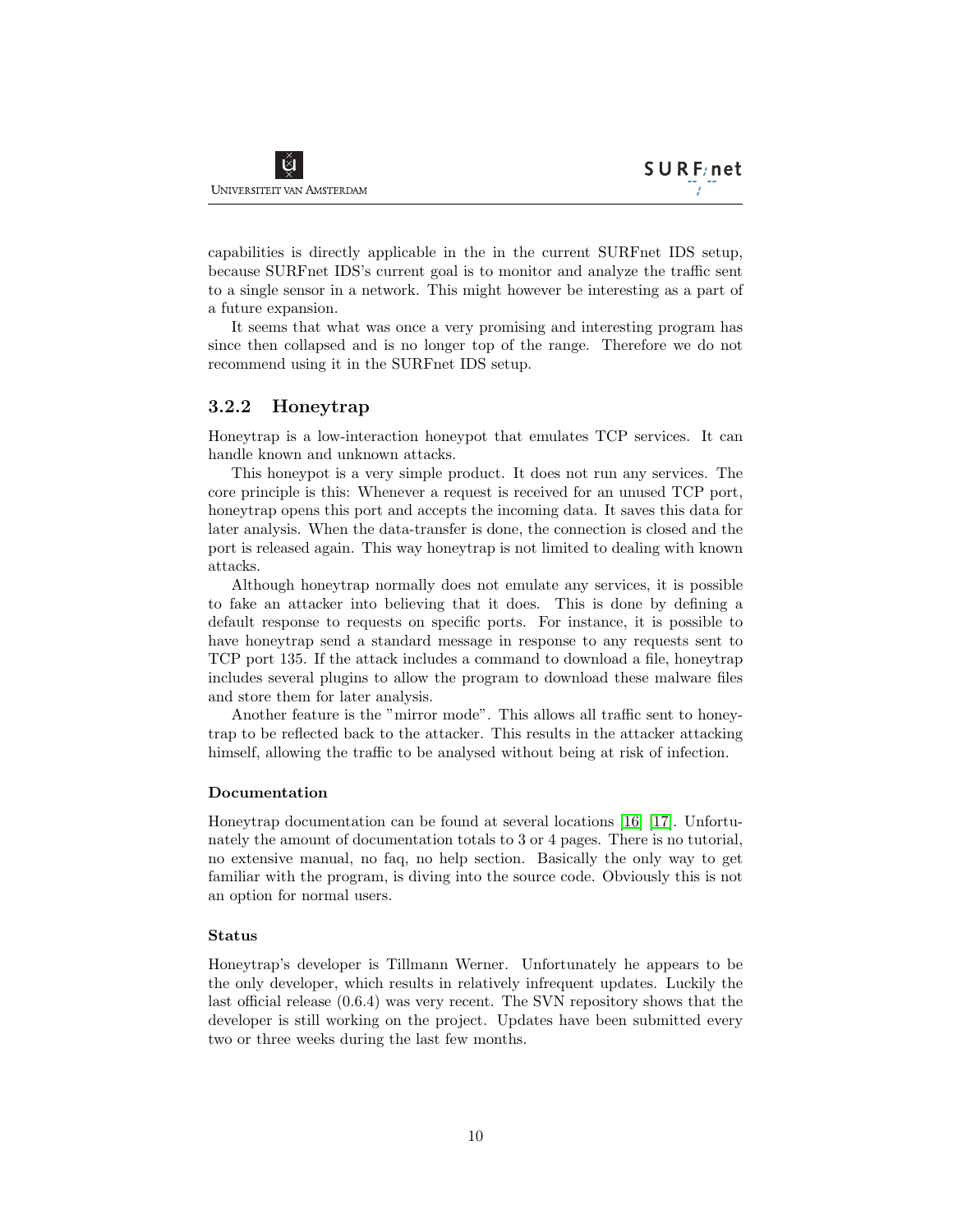#### Conclusion

honeytrap was intended as a very simple honeypot, allowing unknown attacks to be processed, without fully simulating services. It does allow for custom responses on various ports, as a sort of "poor man's service emulator" as the developer calls it. These responses can be added by end-users.

Unfortunately it appears that this program is hardly being used by anyone. It seems that apart from the main developer there are no other people contributing to the project. Therefore development goes very slowly and addons are non-existent. There is no honeytrap community whatsoever.

Considering all the above we advise against using this honeypot.

### <span id="page-12-0"></span>3.3 Snort

Snort is an open source Network Intrusion Detection System (NIDS), capable of performing real-time traffic analysis and packet logging on IP networks [\[23\]](#page-21-7). It can perform protocol analysis, content searching/matching and can be used to detect a variety of attacks and probes, such as buffer overflows, stealth port scans, CGI attacks, SMB probes, OS fingerprinting attempts, and much more. Snort can even detect evasion attacks.

Snort can run in four modes:

- *Sniffer mode* reads the packets off of the network and displays them for the user in a continuous stream on the console (screen).
- Packet Logger mode logs the packets to disk.
- Network Intrusion Detection System (NIDS) mode the most complex and configurable configuration, which allows Snort to analyze network traffic for matches against a user-defined rule set and performs several actions based upon what it sees.
- *Inline mode* obtains packets from iptables instead of from libpcap and then causes iptables to drop or pass packets based on Snort rules that use inline-specific rule types. When used in inline mode, Snort acts as an IPS system (Section [3.5\)](#page-14-0).

The NIDS mode uses rules to detect malicious traffic and sends out alerts when it does [\[24\]](#page-21-8). The rules are frequently updated by a development group. The rules are free to download and use, just like the software. Installing a new ruleset only takes a few minutes. There is even an application available which automatically updates the rules [\[25\]](#page-21-9).

The snort rules are divided in various categories. These categories include: backdoors, bad traffic, ddos, dns, exploits, ftp, imap, multimedia, mysql, p2p, pop, smtp and web.

All these categories together contain over 5000 rules to detect malicious traffic. The user can choose which rules he wants to use. Snort is able to alert the user according to these rules.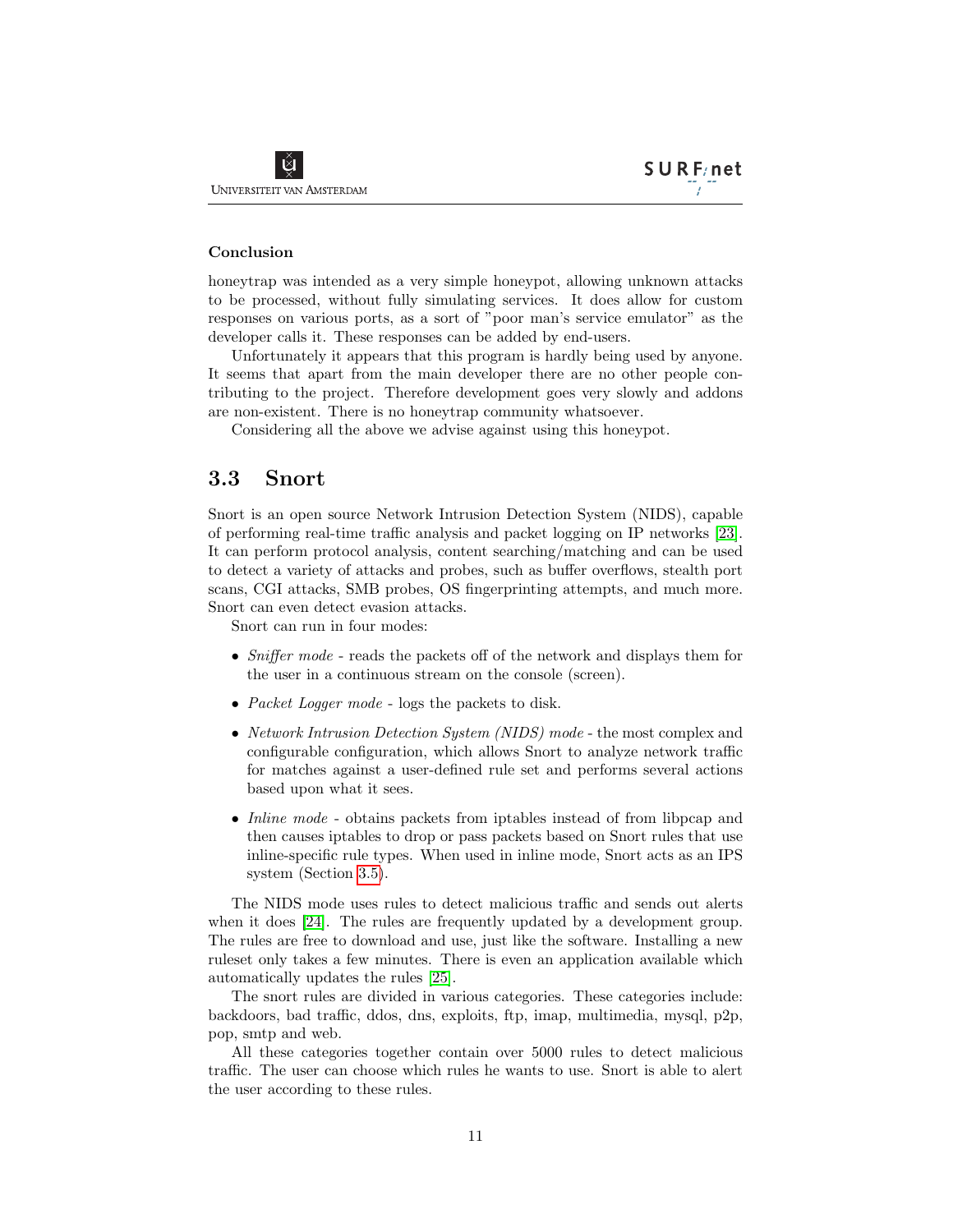#### Documentation

Snort is a very well-documented program. On the Snort homepage you'll find a guide describing how Snort works and how it should be configured. This documentation is well build, and describes everything necessary. Besides the official documentation, there is a lot of information on the internet about how Snort can be configured and maintained.

#### Status

Snort is being actively developed, just like the Snort rulesets. In contrast to small programs like honeytrap (Section [3.2.2\)](#page-11-0), Snort is one of the major open source programs. It has a large and active community of users. Program updates are released frequently. The official rulesets are updated often and there is a large group of users which releases custom rules for a variety of things.

#### Conclusion

Snort is a powerful application with a lot of nice features. Especially the NIDS function is suitable for our situation. Because Snort can detect lots more malicious traffic than Nepenthes can, we think this application deserves a place in SURFnet IDS. We will discuss how this program could be integrated into SURFnet IDS in detail in chapter [4.](#page-16-0)

### <span id="page-13-0"></span>3.4 Prelude

Prelude is not an IDS in the classic sense of the word. Instead of being a front-line HIDS or NIDS, it is intended as a framework which can be used to process and combine output from several other intrusion detection systems [\[18\]](#page-21-10). Prelude's core is an open source program. However, it is also available as a closed source commercial package which contains a few extra features and improvements [\[19\]](#page-21-11).

Prelude has to be able to process input from a large number of very diverse programs. This is made possible by the choice to build the design of Prelude on the IDMEF (Intrusion Detection Message Exchange Format) standard, which is a standardized data model for intrusion detection related messages, which could for instance be implemented in XML.

The IDMEF standard was being developed by the Intrusion Detection Working Group of the IETF [\[20\]](#page-21-12). Unfortunately this working group ended before an official RFC could be produced. They did however release a final version of the document they were working on which apparently was supposed to become RFC 4765 [\[21\]](#page-21-13). Since the driving force behind the development of the standard has disappeared, it is uncertain what the future of the standard will look like.

Although the future of IDMEF is uncertain, there are currently quite a few programs that support it. A good example is the NIDS Snort, which has a plugin which allows the program to output alerts in IDMEF XML format [\[22\]](#page-21-14).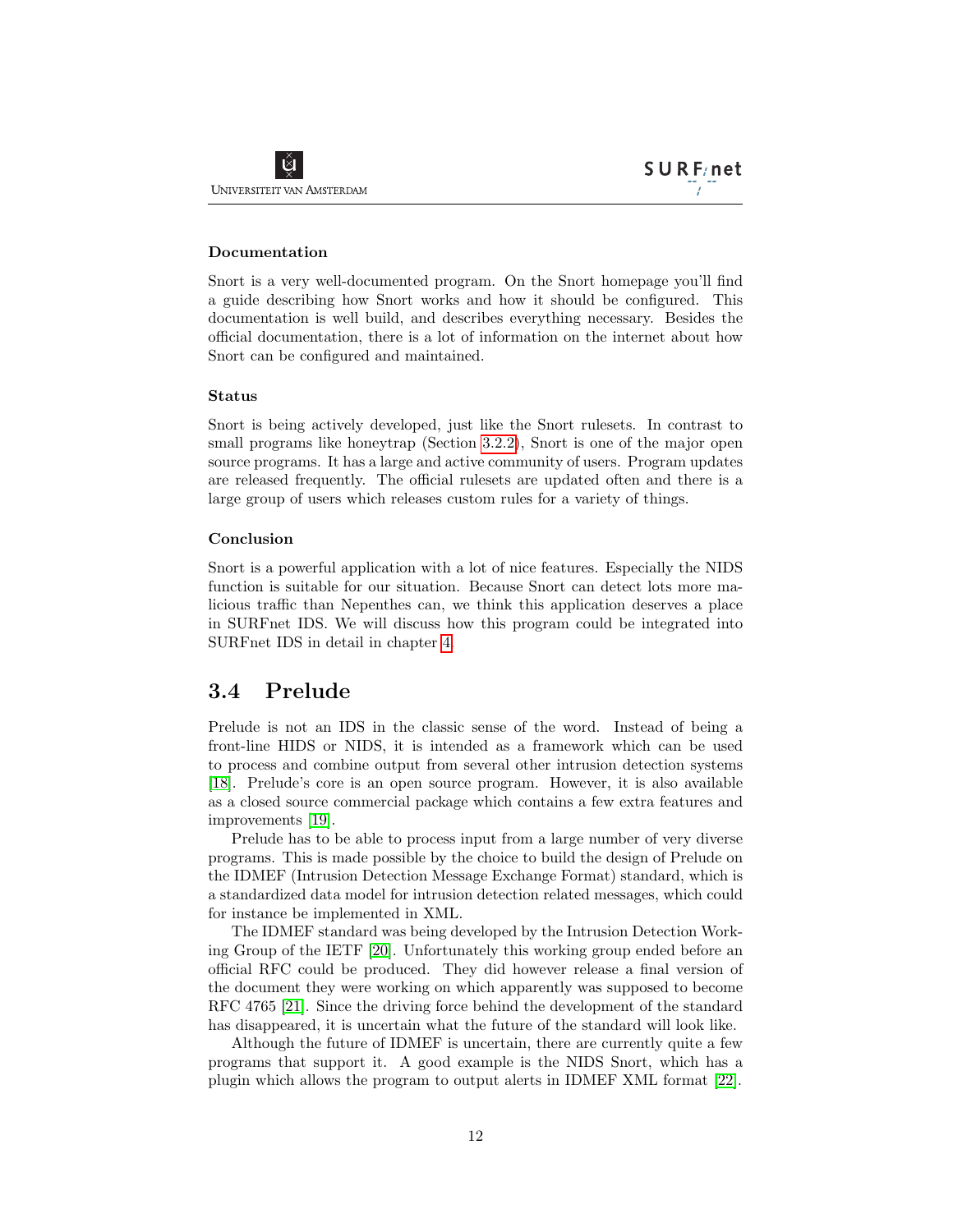Prelude is able to collect IDMEF structured information from a multitude of sources. Based on a collection of user-definable policies Prelude is able to combine the various pieces of information it receives into a single response. By combining the input from multiple sources, the number of false alerts should decrease and the accuracy of the system should increase.

If SURFnet IDS is to be extended by including other honeypots, a mechanism has to be created to combine information streams received from the various honeypots and other applications. This could be done using custom made scripts and programs, but a more elegant and robust solution would be the use of a framework such as Prelude. We will discuss if and how Prelude could be integrated into SURFnet IDS in section [4.2.](#page-18-0)

### <span id="page-14-0"></span>3.5 IPS software

Intrusion Prevention System (IPS) applications detect malicious traffic, just like an IDS. The difference between an IPS and an IDS is their behaviour. An IDS detects and reports malicious traffic on a certain network device. An IPS does the same, but in addition to an IDS it can also take action after detection. It can block the traffic for example. You could compare an IPS with a smart firewall.

In the current SURFnet IDS setup it would be very hard to implement an IPS, because SURFnet IDS is used by several different companies, with different unique networks, and different policies regarding security and firewall settings. The IPS would have to be setup in a unique way for each customer network, which would require a massive amount of work. The benefit of the current system, is the fact that it can be used quite effectively in its standard setup, without the need for a lot of configuration.

Though IPS applications are very interesting, they are beyond the scope of the current SURFnet IDS. If SURFnet were to run an IPS service, it would in effect end up being system administrator for a number of companies. Assuming such a role would create all sorts of new responsibilities and problems, such as users being upset when data is blocked incorrectly.

The current setup, which only gathers information and presents this information in an accessible format, is preferable. Because of the relative simplicity of this setup, one configuration can be used for all clients, which dramatically simplifies scaling the services. It also makes sure the responsibility for securing a network remains with the client's administrators. SURFnet only supplies information, the client's administrators are the ones who have to decide how to act on this information.

### <span id="page-14-1"></span>3.6 Conclusion

In this chapter we covered several programs, ranging from filesystem integrity checkers such as Tripwire, Samhain and Aide, to low-interaction honeypots such as honeyd and honeytrap. We looked at the IDS framework Prelude and the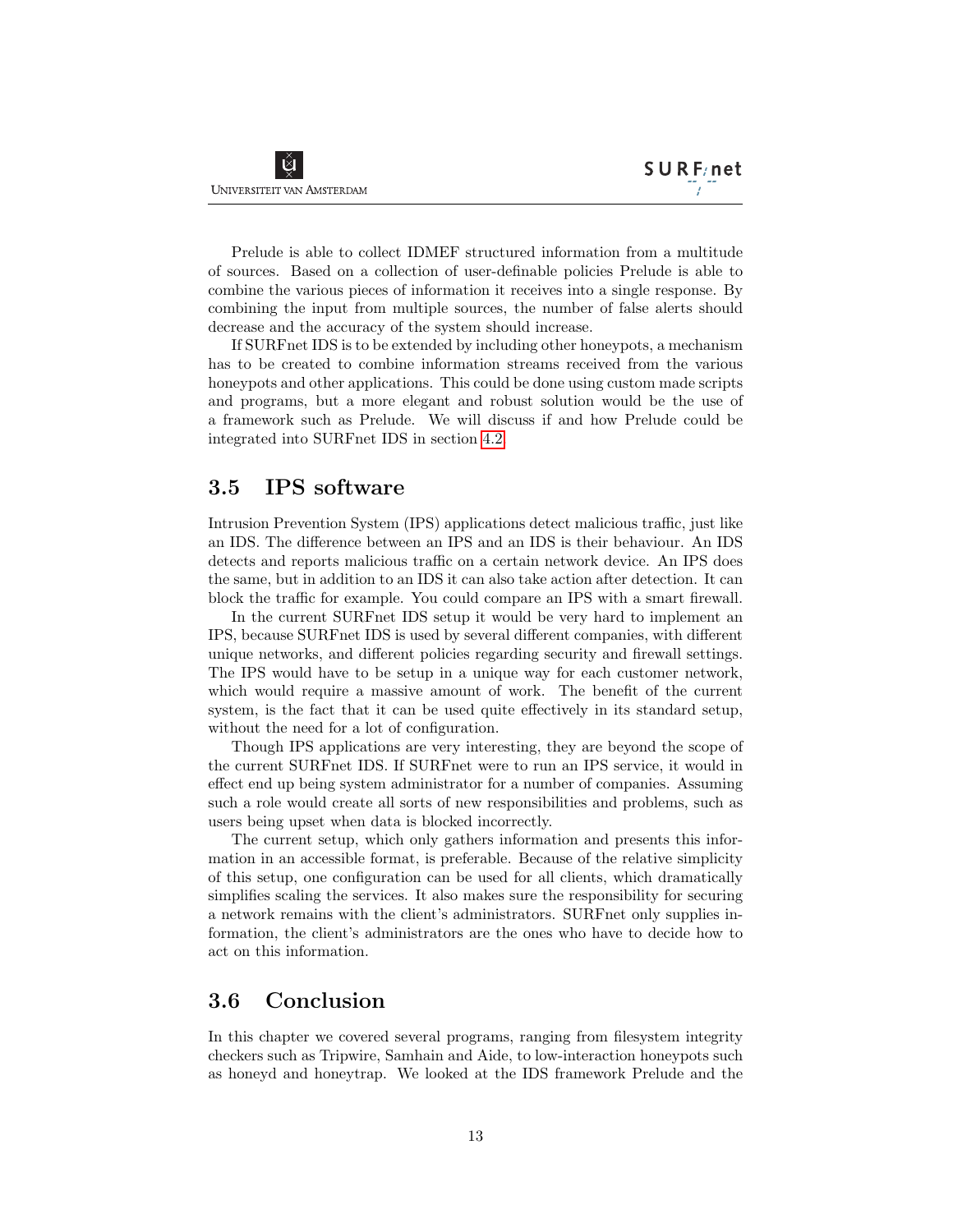#### NIDS Snort.

We concluded that filesystem integrity verification is not suitable for inclusion in SURFnet IDS and that the low-interaction honeypots honeyd and honeytrap were too outdated to be useful. Prelude and Snort however turned out to be very promising programs. Snort allows the detection of a large number of attacks simply by analyzing network traffic. Prelude offers a way to combine data from multiple IDS programs, such as Snort and Nepenthes. In the following chapter we will try to determine if and how Prelude and Snort could be integrated into the current SURFnet IDS setup.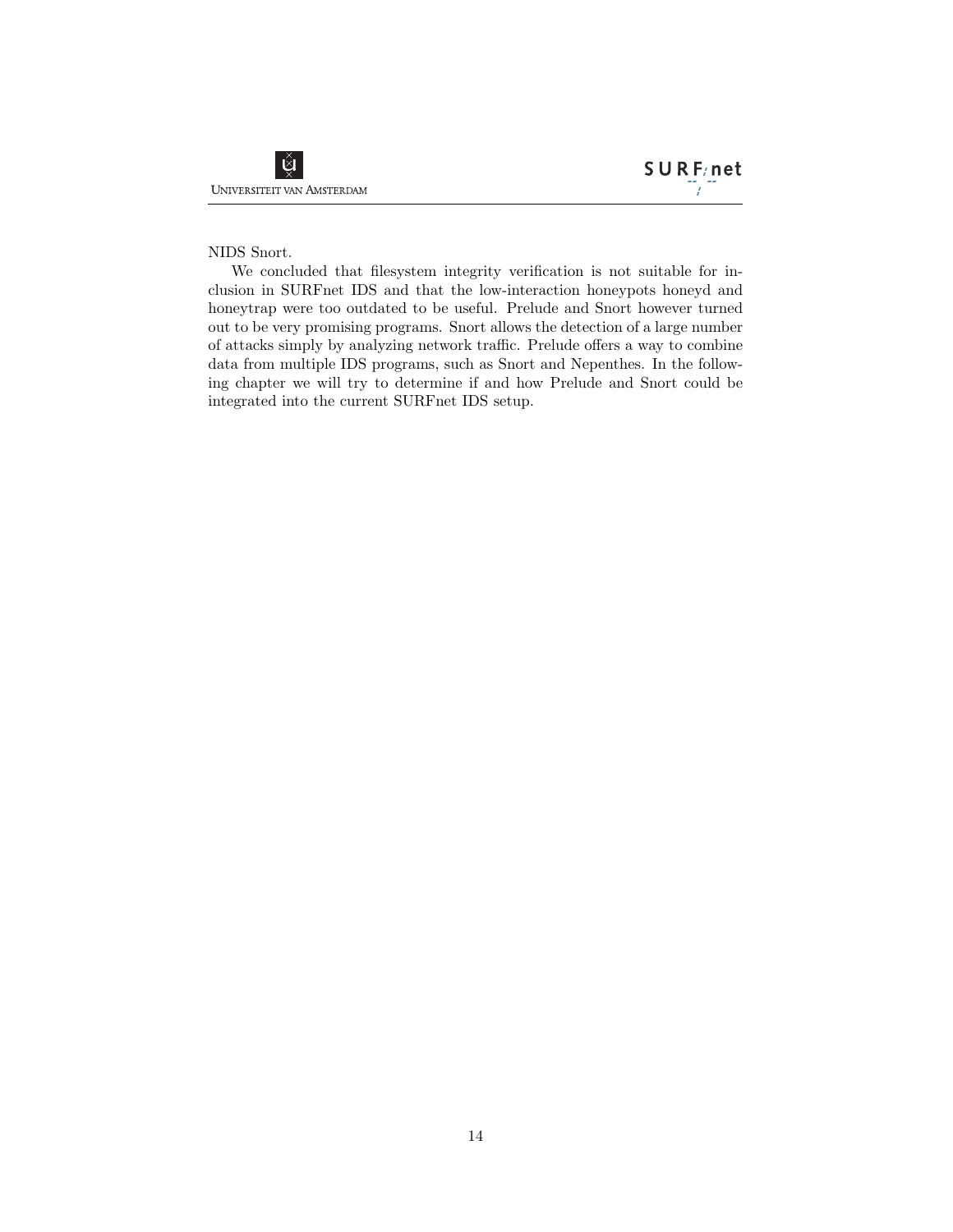# <span id="page-16-0"></span>Implementation

In chapter [3](#page-8-0) we looked at various IDS and honeypot applications. We concluded that although there are many such applications, only a few of them are actively being developed, are well documented and could add some unique functionality to SURFnet IDS. In this chapter we take a closer look at the two most interesting applications, Snort and Prelude, to determine if and how they can be added to SURFnet IDS.

### <span id="page-16-1"></span>4.1 Snort

As described in section [3.3,](#page-12-0) Snort is a valuable application because it can detect a lot of malicious traffic. Snort can run in four modes. One of them is intrusion detection mode, which is the one we choose to use for SURFnet IDS. Running in IDS mode, Snort will use its frequently updated rulesets to analyze the traffic it receives. If it detects malicious traffic it will log this and create an alert.

Snort can run next to Nepenthes without any modifications because Snort only sniffs the traffic, and does not need to respond to it like Nepenthes. So we suggest running Snort on the same machine as Nepenthes.

In consultation with the current SURFnet IDS developers we decided what information we would like to log. This includes:

- Timestamp
- Description of malicious traffic
- Source IP
- Destination IP

Since we only need the data described above, we can run Snort in the "Fast Alert" mode, which means it logs only a minimal amount of data. This mode does for example not log the complete datastream, but since we do not need this, it will save us space.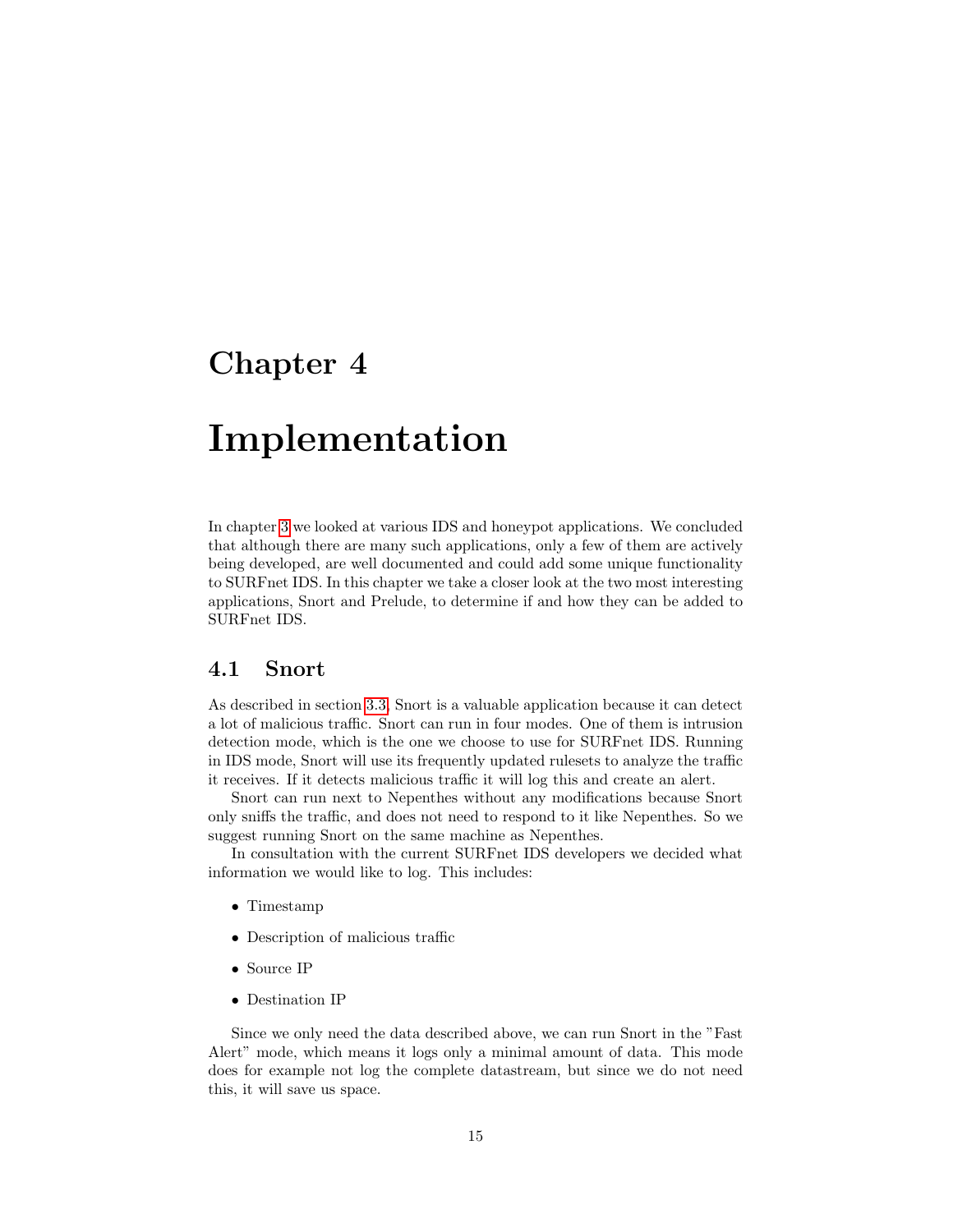Snort can log in several ways: it can log to screen, log-file or database. Snort supports multiple databases, including PostgreSQL, which is the one SURFnet IDS already uses to store the data gathered by Nepenthes. Since the current SURFnet IDS developers would like to have the Snort logs in the same database as the Nepenthes database, we suggest using Snort's built-in PostgreSQL functionality.

Since Snort uses its own way of logging, it uses a few tables to log the data to the database. These tables differ from the tables used by Nepenthes, therefore the web interface of SURFnet IDS will have to be slightly modified in order to read the data from the appropriate Snort tables. This modification will include adding some simple SQL queries. The final situation will contain a web-interface similar to the current situation, with the Snort alerts combined with the Nepenthes alerts. This way SURFnet IDS will detect and report a lot more malicious traffic.

#### <span id="page-17-0"></span>4.1.1 False-positives

Nepenthes does not produce any false-positives at all. If Nepenthes reports that an attack has occurred, it is certain that it truly was an attack. Unfortunately this certainty comes at a significant cost, which is the small number of attacks it is able to recognize. Nepenthes is limited to a small range of attacks, but is 100% accurate in that small range.

On the other hand, Snort allows for a much larger number of attacks to be recognized. It is based on a collection of customizable rules. This ruleset is updated frequently and includes rules to detect an enormously diverse range of attacks. While Snort offers a much broader functionality, this comes at a price. Snort has a reputation for creating a significant number of false positives.

As SURFnet deals with a large number of customers which have different skill-levels, some of their customers will not be able to determine which of these alerts are false and which are real. This could potentially lead to a lot of confusion and unnecessary panic.

It is possible to reduce this problem. The crucial factor here is which Snort rules are being used. Snort offers an enormous number of rules, but the choice of which rules to use is completely up to the person running the program. It should be possible to greatly reduce the number of false-positives Snort generates by selecting a very conservative collection of rules aimed at specific exploits instead of the default package.

#### <span id="page-17-1"></span>4.1.2 Maintenance

Snort has another drawback related to the previous problem of false positives. Although the initial problem can be mitigated by carefully selecting which rules to use, the work does not stop there. Snort rules are updated very frequently, which makes keeping Snort up to date a process which requires frequent attention. Each time new rules are released, these have to be checked to determine whether or not they are suited for implementation in SURFnet IDS.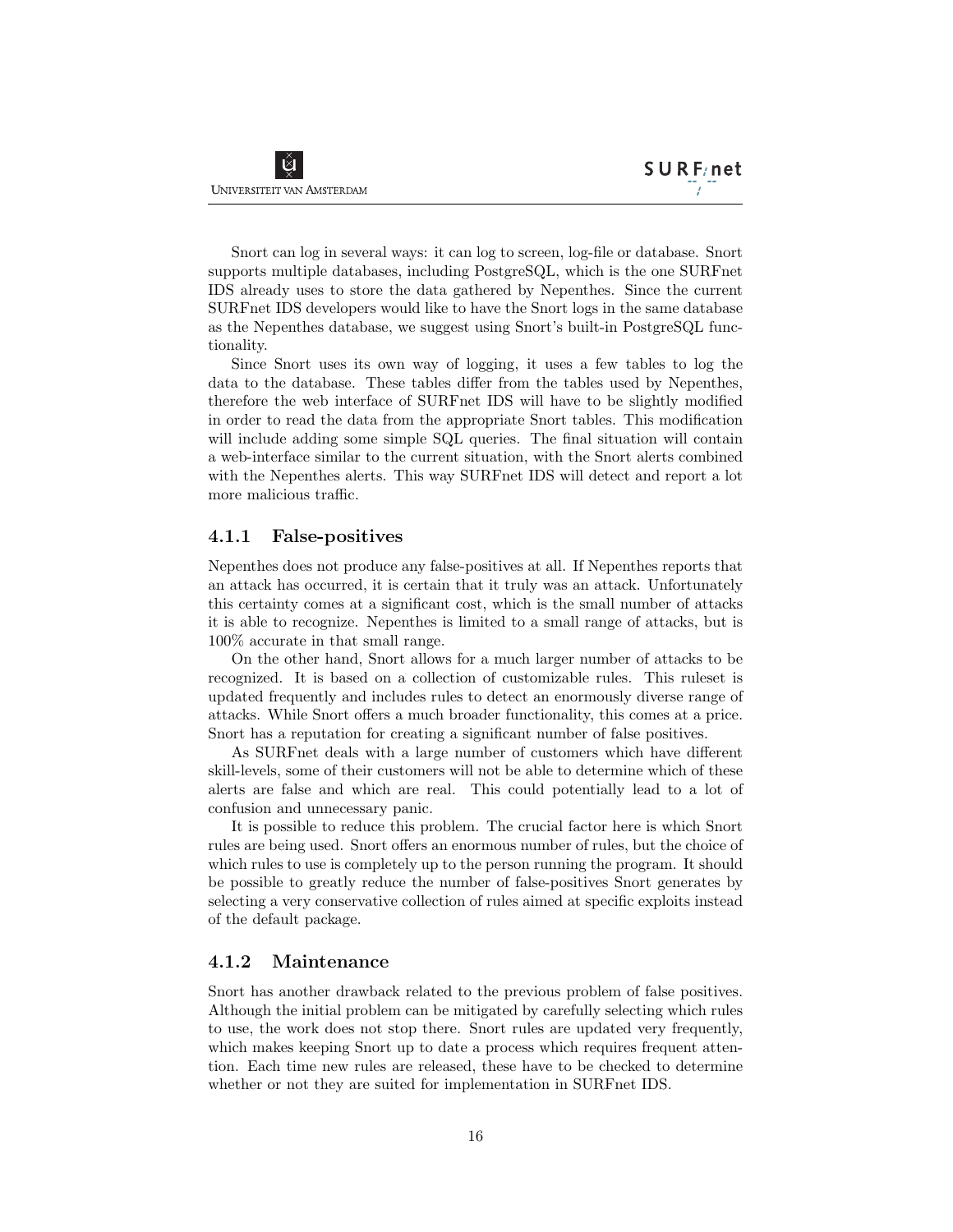This makes including Snort a choice with a high maintenance cost. Nonetheless we believe this is a worthwhile investment of time and resources. We are convinced that vastly increasing the ability of SURFnet IDS to detect and report attacks outweighs the costs.

### <span id="page-18-0"></span>4.2 Prelude

In section [3.4](#page-13-0) we looked at Prelude and determined that it might be a promising application. It supplies a framework which can be used to combine data gathered by a number of sensors. Prelude uses the IDMEF standard to communicate with applications such as Snort, Nepenthes and Nessus. It is possible to write Prelude policies which define how the data from the various sensors should be combined into one output.

Prelude offers a web-based interface called Prewikka. If Prelude were to be used, the most logical way to use it would be as a replacement of the current web-interface. Unfortunately Prewikka lacks several options which the current interface does include, such as the ability to display specific statistical data and the possibility of allowing various customers to log in and only see the data related to their own sensor. It might be possible to modify the Prewikka source to add such features, but this would require too much time and effort for it to be worth the switch.

A further drawback of Prewikka is the fact that this web-interface is rather slow, making it somewhat tedious to use. As SURFnet IDS is not just being used in a development environment, but also in production environments by a large number of customers, having a slow interface would have a significant negative effect on the popularity of the system.

Based on these observations, we think Prelude is not optimally suited for use in SURFnet IDS. Although the principle of using a standard framework to combine input from different intrusion detection systems is worth considering and Prelude supports an impressive number of programs as sensor, this does not trump the negative aspects, such as the limited options and the general slowness of the system.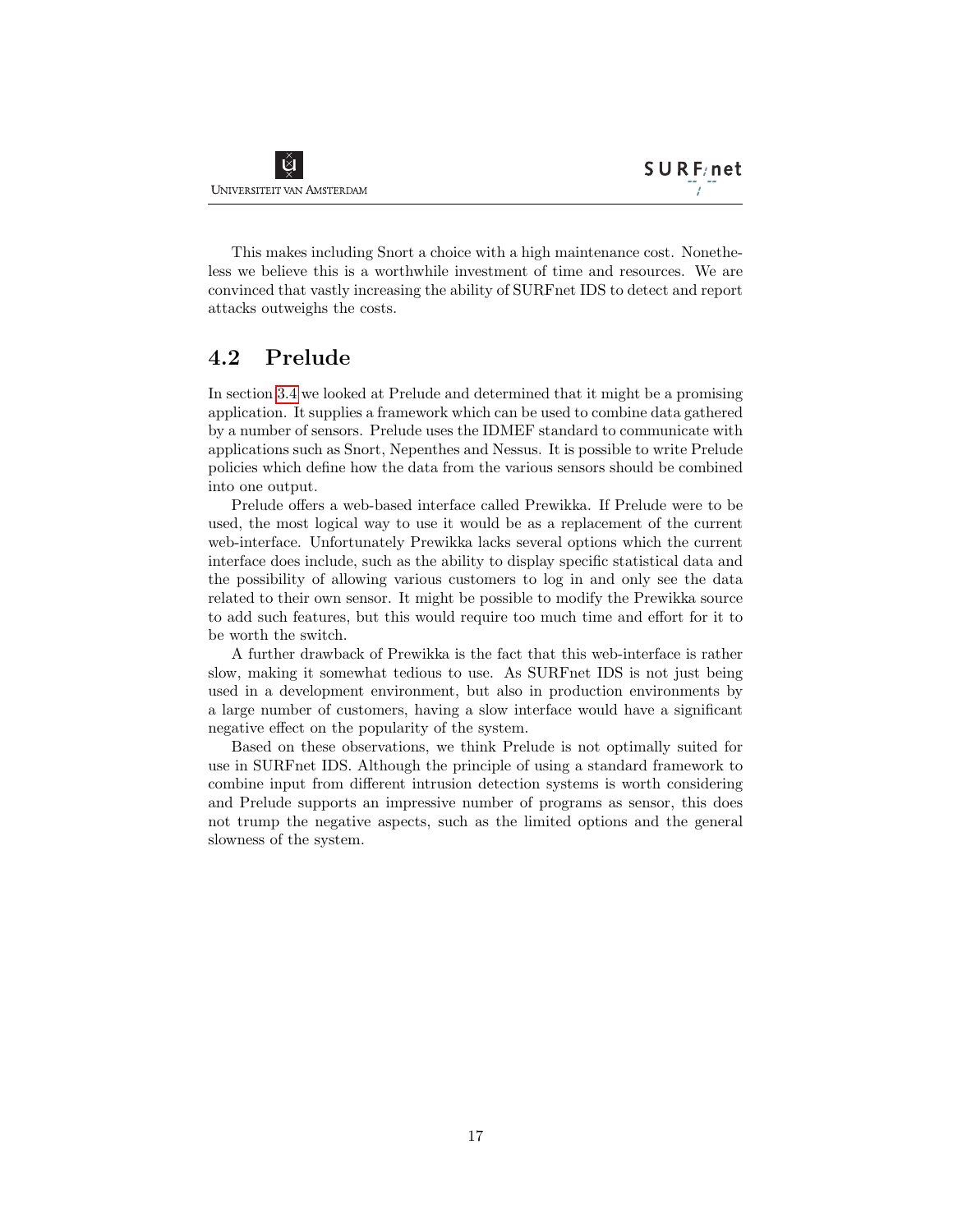# <span id="page-19-0"></span>Conclusion

When we initiated this project, our main goal was to make SURFnet IDS detect more diverse malicious traffic. During our research we reviewed the most important of the currently available intrusion detection systems. We concluded most of these products aren't suitable for use at SURFnet IDS, and in some cases useless in any situation. Two products initially seemed promising as they appeared to fit our needs very well: Snort and Prelude. Unfortunately a closer inspection of Prelude made us decide against using this application.

Snort however is more promising. It allows detection of a lot more varied malicious traffic, which is exactly what we hoped to achieve. This application is actively being developed and maintained. Its rule based nature makes the program very flexible. Snort is fairly easy to implement in the current SURFnet IDS setup by running it next to Nepenthes and making use of its PostgreSQL database logging facilities.

We believe we found the best solution for improving SURFnet IDS by advising adding Snort to the current setup.

#### Future Work

As SURFnet IDS is a constantly evolving product, many more improvements could be considered. A possible topic might be the detection of technical problems on a network, such as hosts broadcasting large numbers of bogus messages causing the network to become slow.

During our research we reached the conclusion that there are very few high quality open source IDS related applications. We intentionally decided to exclude proprietary closed source products, for the reasons we discussed in our introduction. It might be worth investigating whether or not there are any high quality proprietary products on the market. This would require resources in the form of budget to acquire such products and a lot of time to rigorously test them.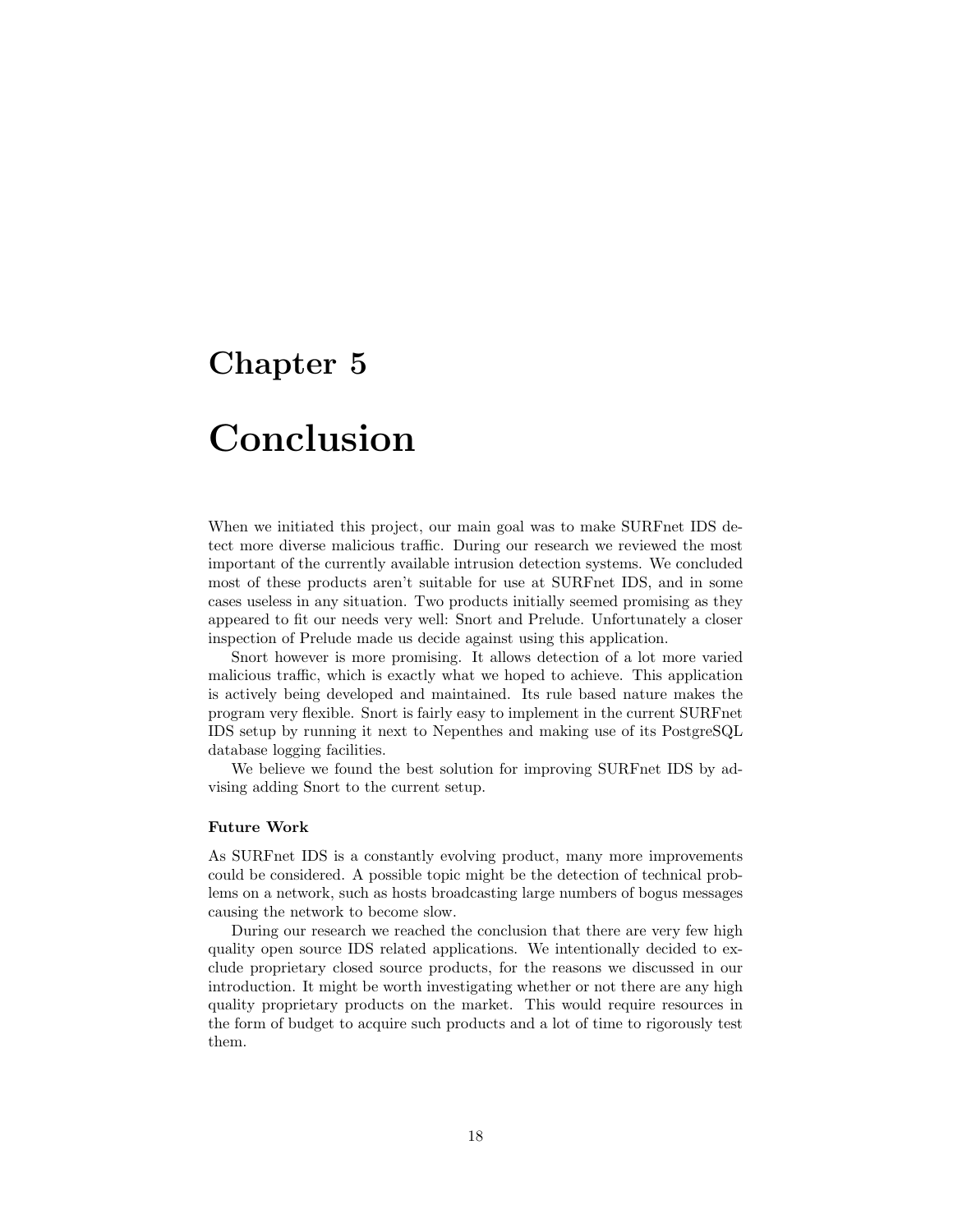# Bibliography

- <span id="page-20-0"></span>[1] SURFnet IDS homepage, <http://ids.surfnet.nl/>
- <span id="page-20-1"></span>[2] Onderzoeksrapport RP1: IDS, A. Dekker and C. Groen, February 2005, [http://staff.science.uva.nl/~delaat/snb-2004-2005/p16/report.](http://staff.science.uva.nl/~delaat/snb-2004-2005/p16/report.pdf) [pdf](http://staff.science.uva.nl/~delaat/snb-2004-2005/p16/report.pdf)
- <span id="page-20-2"></span>[3] SURFnet Intrusion Detection System, K. Trippelvitz and H.J. Blok, July 2005,

[http://staff.science.uva.nl/~delaat/snb-2004-2005/p30/report.](http://staff.science.uva.nl/~delaat/snb-2004-2005/p30/report.pdf) [pdf](http://staff.science.uva.nl/~delaat/snb-2004-2005/p30/report.pdf)

- <span id="page-20-3"></span>[4] Onderzoek veiligheid SURFnet IDS, L. Bordewijk, J. Mace, March 2006, [http://staff.science.uva.nl/~delaat/snb-2005-2006/p11/report.](http://staff.science.uva.nl/~delaat/snb-2005-2006/p11/report.pdf) [pdf](http://staff.science.uva.nl/~delaat/snb-2005-2006/p11/report.pdf)
- <span id="page-20-4"></span>[5] Intrusion Detection System honeypots, M. Meijerink, J. Spellen, February 2006, [http://staff.science.uva.nl/~delaat/snb-2005-2006/p29/report.](http://staff.science.uva.nl/~delaat/snb-2005-2006/p29/report.pdf) [pdf](http://staff.science.uva.nl/~delaat/snb-2005-2006/p29/report.pdf)
- <span id="page-20-5"></span>[6] Nepenthes homepage, <http://nepenthes.mwcollect.org/>
- <span id="page-20-6"></span>[7] Argos homepage, <http://www.few.vu.nl/argos>
- <span id="page-20-7"></span>[8] Argos: an Emulator for Fingerprinting Zero-Day Attacks, G. Portokalidis, April 2006, [http://www.cs.kuleuven.ac.be/conference/EuroSys2006/papers/](http://www.cs.kuleuven.ac.be/conference/EuroSys2006/papers/p15-portokalidis.pdf) [p15-portokalidis.pdf](http://www.cs.kuleuven.ac.be/conference/EuroSys2006/papers/p15-portokalidis.pdf)
- <span id="page-20-8"></span>[9] Tripwire homepage, <http://sourceforge.net/projects/tripwire/>
- <span id="page-20-9"></span>[10] Samhain homepage, <http://www.la-samhna.de/samhain/>